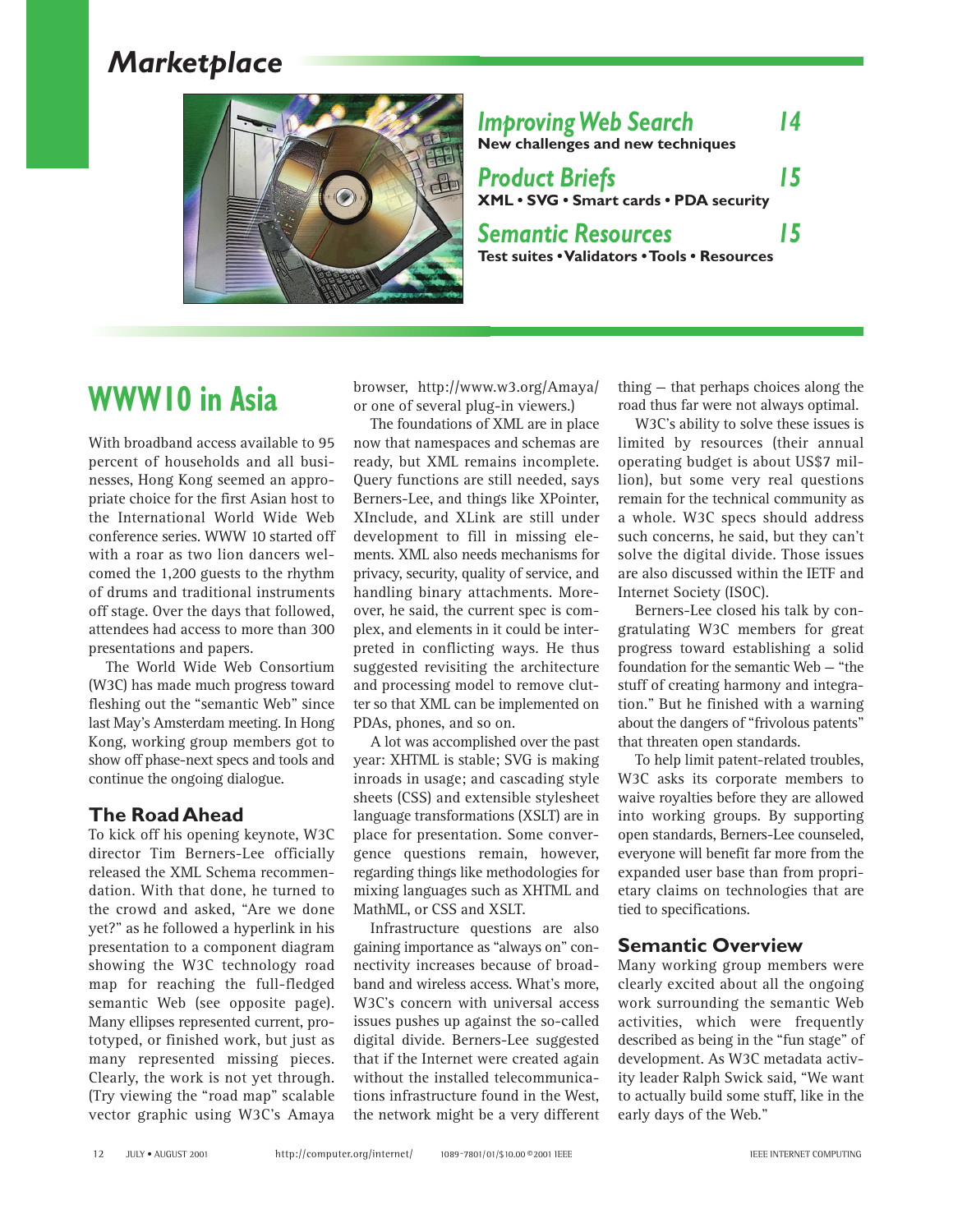Not surprisingly, most sessions at WWW10 focused on technologies like RDF and the aspects of the XML puzzle that fill in the pieces of Berners-Lee's road map. W3C initiatives can be broadly divided into three areas:

- information management (sharing information in small units, including descriptions for privacy and so on),
- process and workflow (semantics and issues like who can do what within a process), and
- trust and proof (ensuring data integrity with digital signatures and other technologies).

See the sidebar, "Semantic Resources," for pointers to some of the tools and utilities for incorporating W3C specifications into development processes.

## **Device Independence**

Web technologies are diverging in non-PC arenas with things like digital TV, the wireless application protocol (WAP), and NTT DoCoMo's iMode service, but W3C is trying to coordinate and cooperate with external standards organizations to minimize fragmentation of the Web.

The W3C device independence (DI) activity wants to develop general frameworks for network access regardless of the devices in use. The activity is only a few months old now, but it includes a number of development efforts including composite capability/preference profiles (CC/PP) and voice browsers.

#### **Profiles and Preferences**

CC/PP will provide information to help adapt content to different devices and

user needs. A CC/PP profile uses the RDF model and syntax to define device capabilities. RDF triples describe components and properties for hardware, software, and user preferences, and can describe proxy behavior as well.

The CC/PP WG created a working draft in March 2001 to define the structure and recommend vocabulary, but the working group is leaving full vocabulary definitions to groups like the WAP Forum, which adopted CC/PP in its user profiles in 1999, and the 3GPP, which incorporated the framework in 2000. Hidetaka Ohto, chair of the DI WG, said the current proposals aim to define a framework rather than a protocol, and the final details might actually be worked out by the IETF if it comes to a protocol-level answer. A birds-of-afeather meeting at the 48th IETF meeting included mention of CC/PP.



*W3C technology road map. In the end, all W3C activities are in service to the top-level goal of reaching the semantic Web's full potential. Arrows indicate "how" things are implemented; following them in reverse indicates "why" they exist (or should).View the fullsize figure at http://w3.org/2001/04/roadmap/all.svg.*

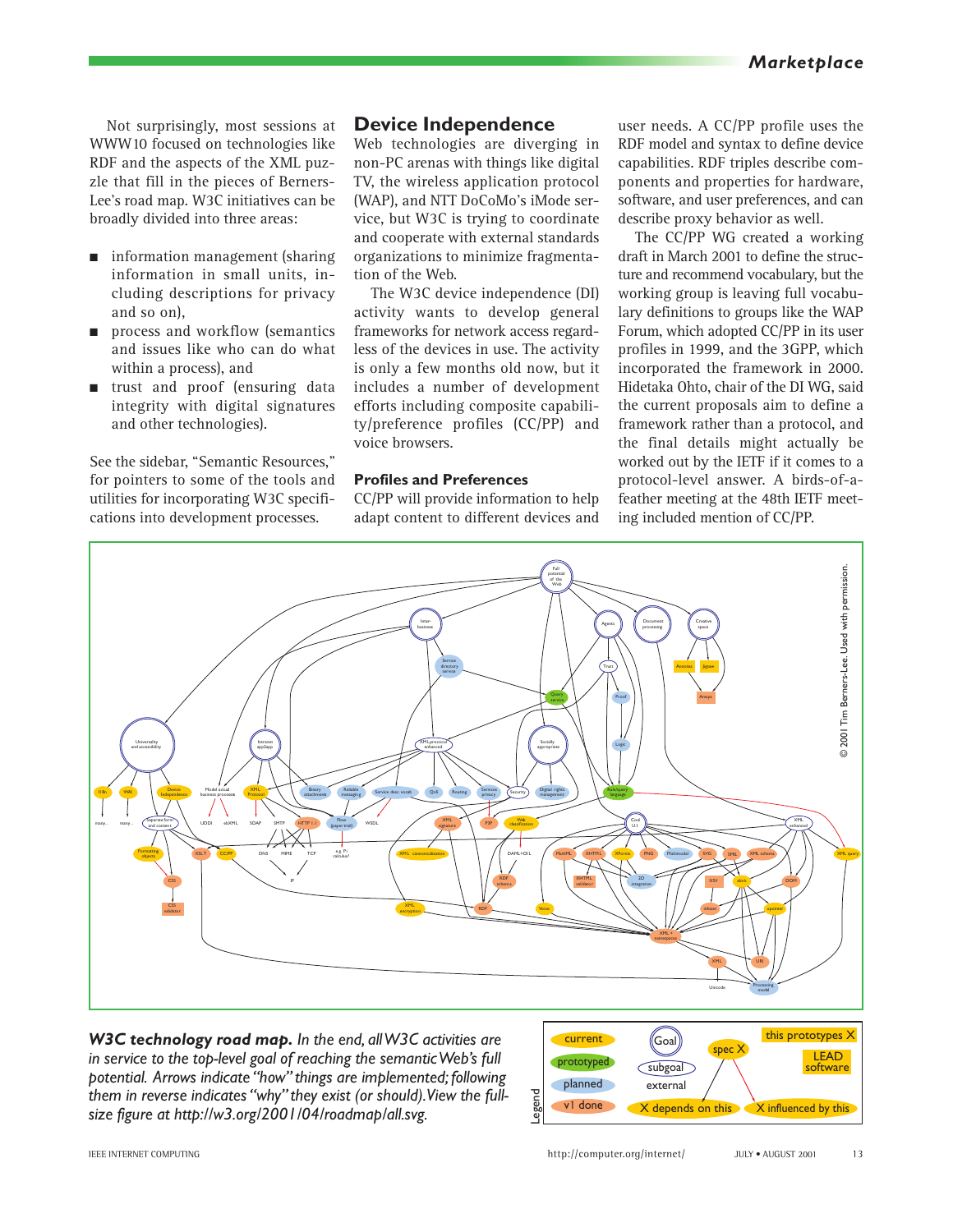# **Improving Web Search**

The information retrieval community has been wrestling with search issues for the past 25 years or so, but the Web adds a new aspect over the relatively controlled corpus of information in a typical enterprise setting. On the Web, data is primarily unstructured, remote, hyperlinked,and often dynamic.

#### **New Challenges**

The "Beyond Keyword Search" panel discussion at the 10th World Wide Web Conference started with such existential questions as,"What is the value of Web search?" and turned to some technical fundamentals like,"Is search a computational problem?" In the end, the panel worked through to some research topics that can improve the search experience for frustrated users.

"Link analysis is a good start for bootstrapping semantics, but it is not enough," said moderator Prabhakar Raghavan (see the interview on enterprise portals with him in this issue of *IC Online* at http:// computer.org/internet/v5n4/). Panelists agreed that semantic representations should be made in both natural language and machine-usable computational descriptions.That means understanding user needs as well as the relationships between documents, which reside in a "free-for-all" space on the Web.

#### **New Techniques**

Leveraging metadata is vital to the effort to mine the diffuse underlying structure because the keyword interface is too weak to leverage the inherent relational structure that exists on the Web.

AltaVista's Andrei Broder suggested that next-generation search techniques will use semantic context analysis and cross-information integration to help determine "the need behind the query."

John Lowe of AskJeeves believes advances in search will come from the query side. "Dialog management will bring dramatic improvements using linguistics and voice-recognition techniques," but task and content-dependent evaluations must first be standardized to enable conversational searches.

#### **Speech interfaces**

The voice browser WG (http://w3. org/voice/) was founded in May 1999 and is due for rechartering later this year with a clarified IP policy. Current efforts focus on designing a speech interface framework that could be used by people with disabilities as well as by motorists and others who need handsfree network access. The working group has published requirements drafts for LexiconML, which aims at pronunciation extensibility, and Natural LanguageML, which aims to go beyond keywords to a richer natural language comprehension that can include sophisticated linguistic analysis techniques.

Dave Raggett, technical lead for W3C's work on voice browsers, says speech recognition technology now boasts greater than 90 percent accuracy, especially with constrained entry (as with lists of choices). Voice interfaces are currently used mainly for personal assistants, voice portals, and front-end call centers, but future usage will be multimodal — matching voice and graphical display — which first requires a dialogue-based interaction model.

VoiceXML is based on forms, but it includes tags for events and actions that can be used for voice interfaces to applications. The current view of the architecture includes a VoiceXML gateway between the PSTN/VoIP network and the Web site, which will also have a front end that feeds audio files and parses grammars.

## **W3C Town Meeting**

On the final day of the regular conference, a panel of W3C staffers answered questions about W3C policies and activities at an open-microphone session. The discussion turned at one point to how W3C prioritizes its activities, and the panel admitted that there aren't really any set rules.

The activity process starts when the W3C team or members propose a topic. The member organizations vote on whether to commit resources to the topic, and the W3C director makes the final decision. Some in the

audience suggested adding online voting forms.

In general, the ad hoc per-project approach no longer seems sufficient for managing the array of activities the W3C has going. HTML WG chair Steven Pemberton said he is preparing to propose a charter for a "horizontal" working group, like the Web accessibility initiative (WAI), to protect users' interests and help with interactivity coordination. He said NIST, IBM, and Sun have already expressed support for the idea.

When asked about conformance testing for XHTML and other specifications to ensure interoperable implementations and reduce fragmentation, Pemberton added that the consortium is about to launch a "Conformance and Quality Assurance Activity" (http://w3.org/QA/). The activity will focus on ensuring that W3C recommendations are correctly implemented. It should thus help address concerns on adding and improving test suites, which Pemberton said "continually haunt us," not least because even the WGs have trouble reaching consensus on implementation details.

There are already test suites for SVG, the synchronized multimedia integration language (SMIL), MathML, CSS, and the DOM activity is building them now for all three levels — although one audience member noted that different tests for DOM level 1 interpret things differently. The SVG conformance suite implementation, which actually came from outside the WG, was released at the same time as the original spec, and a new version is due out soon.

## **Conclusion**

As modern living becomes ever more reliant on Internet-based applications, the specifications that rule the Web are increasingly important to the international community. W3C is reaching out to the developer community by publishing implementation reports and adding more public areas to its Web site.

For information on next May's conference in Honolulu, Hawaii, see http://www.www11.org/.

*— Steve Woods*